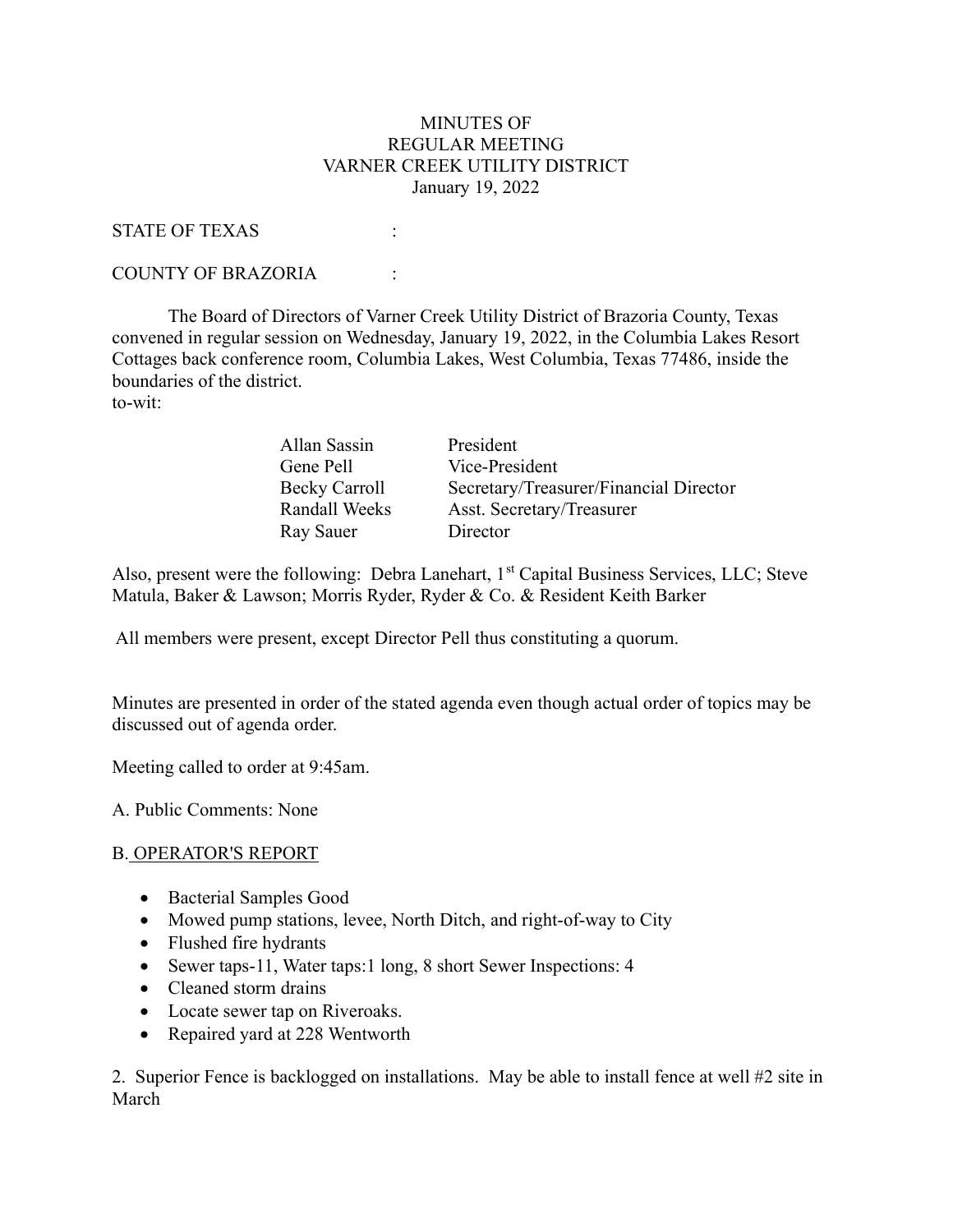### . B. OPERATOR'S REPORT CONT.

Mr. Ryder reported that he and Mr. Matula met with representatives from Velasco Drainage District to get an opinion on the pump station engines. The engines are in good shape. A compression test and oil samples should be taken to establish a base line for a regular maintenance program.

Motion to accept the Operator Report made by Director Sauer, seconded by Director Carroll and the vote was unanimous.

## C. ENGINEER'S REPORT

1. a. North Pump Station: At present there has not been enough water to test pump. The exposed piping will be painted and the final touchup on the lot will be done

b. Backup generator for Well #2 pending delivery.

2. Ridgewood project still ongoing. Need to trench through for pipe to be delivered.

3. Possible projects include: repair of manholes to curb infiltration, positive closure gate on Olympia (Morris to clean out) and culvert on Olympia to be lined or replaced.

4. TCEQ Emergency Preparedness Plan: Tabled until February

Motion to accept the report made by Director Carroll, seconded by Director Weeks and the vote was unanimous.

# D. LEGAL/FINANCIAL

- 1. The crappie pond crossing permit has been signed by the CLHOA president.
- 2. Easements: Access by prescriptive easement.

3. Baker & Lawson still researching the abandoned Texas Eastman pipeline easement next to the Water Plant.

4. The City of West Columbia's lawyer is working on the Waste Treatment contract. The current extension expires in February.

5. Director Sauer made the motion to adopt the Revised Drought Contingency Plan. The motion was seconded by Director Carroll and the vote was unanimous.

6. Director Sauer made the motion to accept the resignation of Director Pell effective immediately. The motion was seconded by Director Carroll and the vote was unanimous.

Director Carroll made the motion to appoint Keith Barker to fulfill the term of Director Pell. The motion was seconded by Director Sauer and the vote was unanimous.

E. SECURITY: The purple paint on the posts around the levee has faded and needs to be repainted.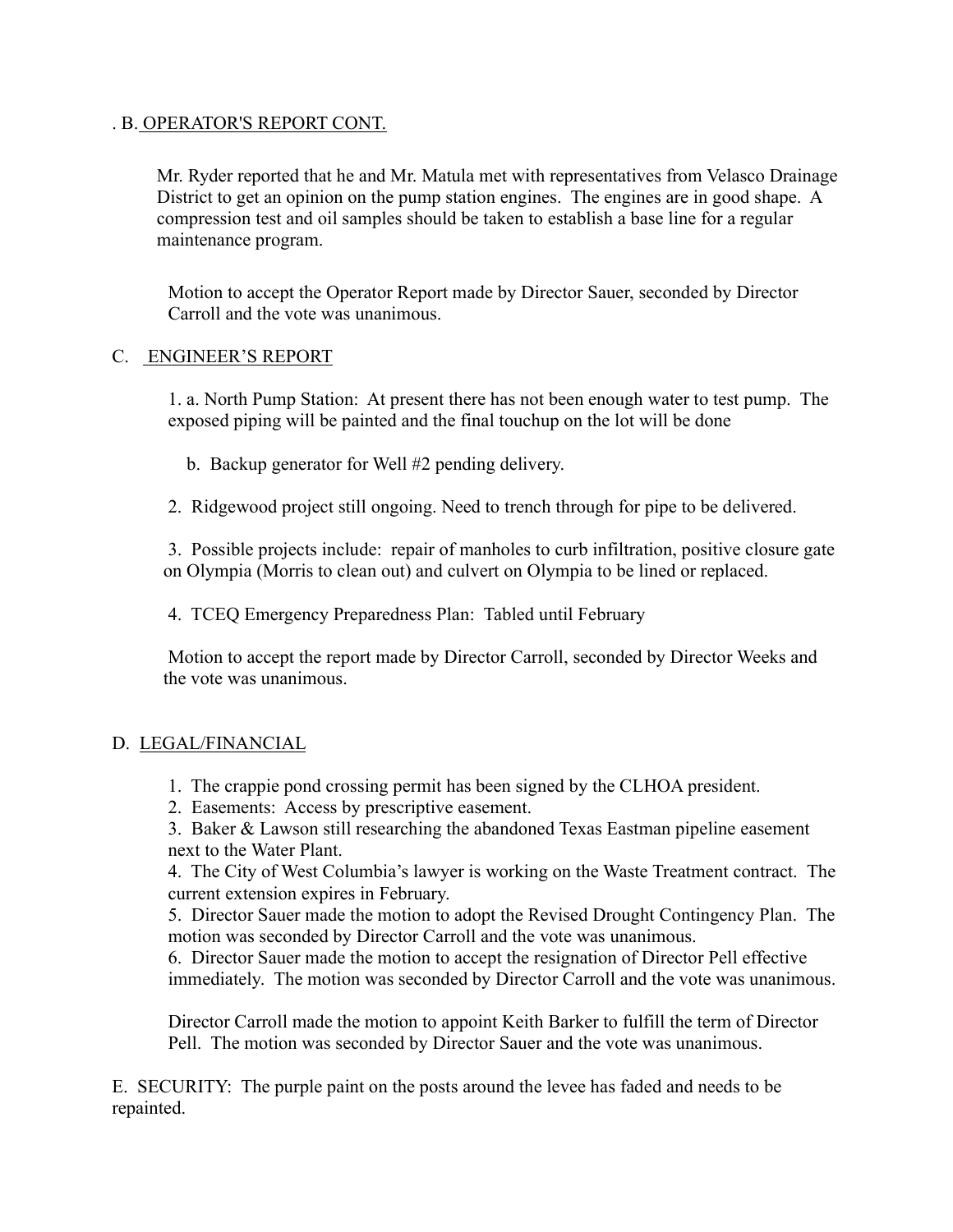# F. SEWER AND WATER BILLING AND COLLECTION REPORTS

1. Billing for the month of December 2021: Read dates: 11/01 – 11/30/21. Pumped: 5,444,000 Consumption: 4,876,800 Accountability: 89.58% Water and Sewer Billing: \$49,501.58

# Meters billed: Residential:1,025, Builder (no sewer) 51, Sprinkler (no sewer) 7, Meter Off residential 5, Commercial: 4 water, Hotel 1, Varner Hogg 1, Meter off Commercial 6, 37 multiple sewer units Total 1137

Disconnect Date: 1/26/2022

Director Sauer made the motion to accept the water billing report for month of December. The motion was seconded by Director Weeks and the vote was unanimous.

Director Sauer made the motion to approve the January 26th cut-off list. Director Weeks seconded the motion and the vote was unanimous.

2. No action on write offs of delinquent account.

# G. ADMINISTRATORS REPORT

1. There were \$1,015.00 in payments made in December on the remaining standby balance. Motion to accept the standby report made by Director Carroll, seconded by Director Sauer and the vote was unanimous.

2. Debra Lanehart reported that the outstanding standby balances have been ongoing.

3. Debra Lanehart presented the Cash Balances report reviewing account monies, transfers and balances in the District's Operating, Capital Projects, and Debt Service accounts for the month of December 2021. Motion to accept the report made by Director Sassin, seconded by Director Sauer and the vote was unanimous.

4. Budget Report/Income Statement: Debra Lanehart presented the Budget Performance Report showing \$945,524.36 of income through December 2021 or 100.69% of the total income budget of \$939,000.00. The reported expenses for the same period were \$966,470.70 or 102.93% of the budgeted expenses of \$939,000.00. Motion to accept the Budget Report made by Director Carroll, seconded by Director Weeks and the vote was unanimous.

5. The Sewer Flow analysis report for 3-month period from October 2021 to December 2021: The report indicated and underpayment of \$7,506.